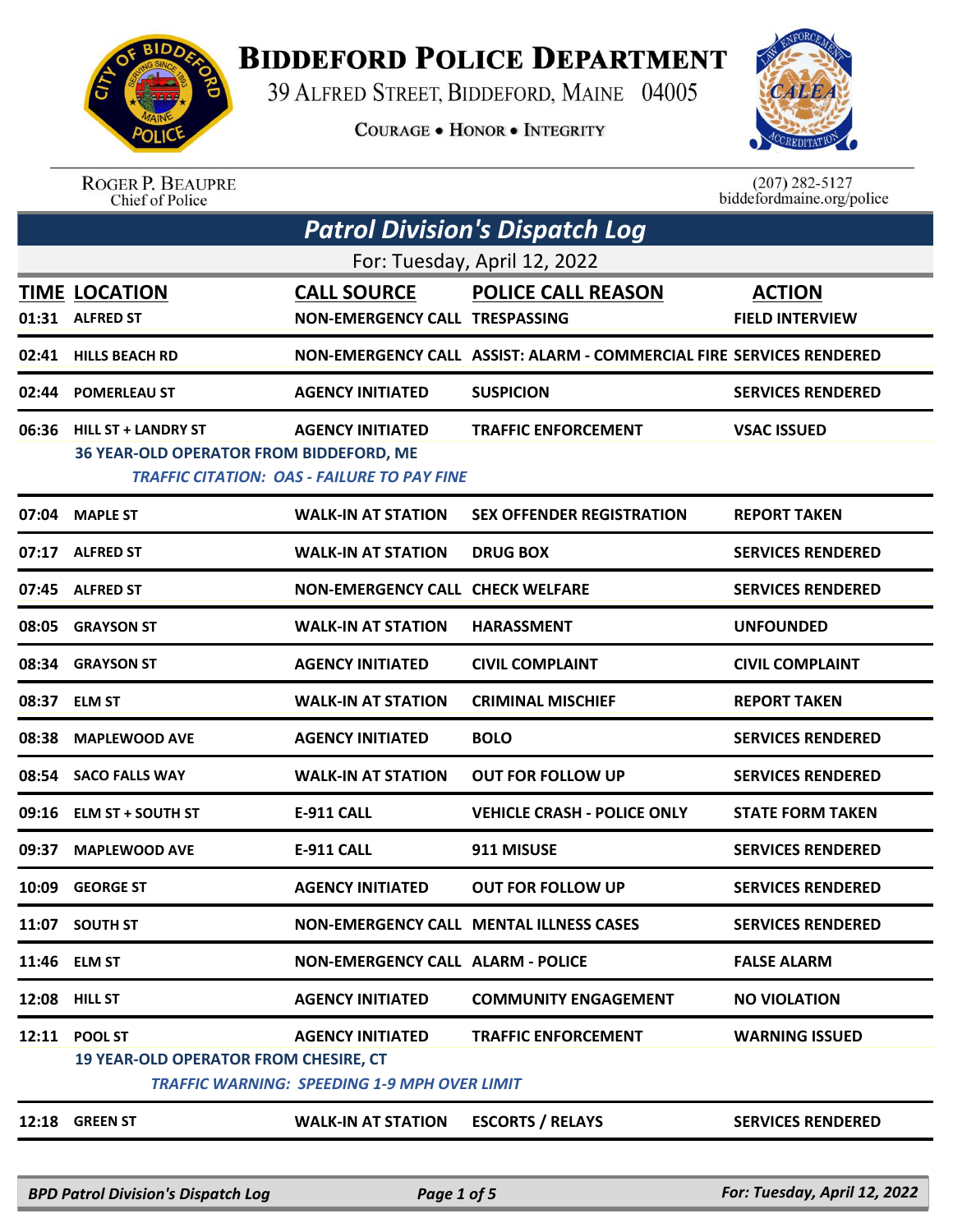| 12:19 | <b>TIME LOCATION</b><br><b>POOL ST</b><br>39 YEAR-OLD OPERATOR FROM NEWPORT, NH | <b>CALL SOURCE</b><br><b>AGENCY INITIATED</b><br><b>TRAFFIC WARNING: SPEEDING 10-14 MPH OVER LIMIT</b> | <b>POLICE CALL REASON</b><br><b>TRAFFIC ENFORCEMENT</b>                                                                                                                       | <b>ACTION</b><br><b>WARNING ISSUED</b> |
|-------|---------------------------------------------------------------------------------|--------------------------------------------------------------------------------------------------------|-------------------------------------------------------------------------------------------------------------------------------------------------------------------------------|----------------------------------------|
|       | 12:25 POOL ST + SEVIGNY AVE<br>22 YEAR-OLD OPERATOR FROM LANCASTER, MA          | <b>AGENCY INITIATED</b><br><b>TRAFFIC WARNING: SPEEDING 1-9 MPH OVER LIMIT</b>                         | <b>TRAFFIC ENFORCEMENT</b>                                                                                                                                                    | <b>WARNING ISSUED</b>                  |
|       | 12:26 GRAHAM ST                                                                 |                                                                                                        | NON-EMERGENCY CALL DOMESTIC COMPLAINTS                                                                                                                                        | <b>REPORT TAKEN</b>                    |
|       | 12:30 POOL ST + HIDDEN FARM RD<br>28 YEAR-OLD OPERATOR FROM SACO, ME            | <b>AGENCY INITIATED</b><br><b>TRAFFIC WARNING: SPEEDING 1-9 MPH OVER LIMIT</b>                         | <b>TRAFFIC ENFORCEMENT</b>                                                                                                                                                    | <b>WARNING ISSUED</b>                  |
|       | 12:38 POOL ST<br>21 YEAR-OLD OPERATOR FROM BIDDEFORD, ME                        | <b>AGENCY INITIATED</b><br><b>TRAFFIC CITATION: SPEEDING 10-14 MPH OVER LIMIT</b>                      | <b>TRAFFIC ENFORCEMENT</b><br><b>TRAFFIC WARNING: FAILING TO NOTIFY STATE OF NAME AND ADDRESS CHANGE</b><br>TRAFFIC WARNING: OPERATE VEHICLE W/O VALID INSPECTION CERTIFICATE | <b>VSAC ISSUED</b>                     |
| 12:44 | <b>POOL ST + DUFFYS WAY</b>                                                     | <b>AGENCY INITIATED</b>                                                                                | <b>ANIMAL COMPLAINT</b>                                                                                                                                                       | <b>REMOVED HAZARD</b>                  |
| 12:49 | <b>AMHERST ST</b>                                                               | <b>AGENCY INITIATED</b>                                                                                | <b>PRO-ACTIVE DV RESPONSE TEAM</b>                                                                                                                                            | <b>SERVICES RENDERED</b>               |
|       | 12:51 POOL ST<br>25 YEAR-OLD OPERATOR FROM EAST WATERBORO, ME                   | <b>AGENCY INITIATED</b><br><b>TRAFFIC WARNING: SPEEDING 10-14 MPH OVER LIMIT</b>                       | <b>TRAFFIC ENFORCEMENT</b>                                                                                                                                                    | <b>WARNING ISSUED</b>                  |
|       | 12:52 ELM ST + MASON ST                                                         | <b>OTHER</b>                                                                                           | <b>PASS STOPPED SCHOOL BUS</b>                                                                                                                                                | <b>REPORT TAKEN</b>                    |
|       | 13:06 POOL ST<br>26 YEAR-OLD OPERATOR FROM BIDDEFORD, ME                        | <b>AGENCY INITIATED</b><br><b>TRAFFIC WARNING: SPEEDING 1-9 MPH OVER LIMIT</b>                         | <b>TRAFFIC ENFORCEMENT</b>                                                                                                                                                    | <b>WARNING ISSUED</b>                  |
|       | 13:06 POOL ST + PARKSIDE DR<br>37 YEAR-OLD OPERATOR FROM DANBURY, CT            | <b>AGENCY INITIATED</b><br><b>TRAFFIC WARNING: SPEEDING 10-14 MPH OVER LIMIT</b>                       | <b>TRAFFIC ENFORCEMENT</b>                                                                                                                                                    | <b>WARNING ISSUED</b>                  |
| 13:11 | <b>POOL ST</b><br>37 YEAR-OLD OPERATOR FROM SPRINGVALE, ME                      | <b>AGENCY INITIATED</b><br><b>TRAFFIC WARNING: SPEEDING 1-9 MPH OVER LIMIT</b>                         | <b>TRAFFIC ENFORCEMENT</b>                                                                                                                                                    | <b>WARNING ISSUED</b>                  |
|       | 13:20 POOL ST + SOKOKIS RD<br><b>62 YEAR-OLD OPERATOR FROM BIDDEFORD, ME</b>    | <b>AGENCY INITIATED</b>                                                                                | <b>TRAFFIC ENFORCEMENT</b><br><b>TRAFFIC WARNING: OPERATE VEHICLE W/O VALID INSPECTION CERTIFICATE</b>                                                                        | <b>WARNING ISSUED</b>                  |
|       | 13:25 POOL ST + MEETINGHOUSE RD<br>33 YEAR-OLD OPERATOR FROM BIDDEFORD, ME      | <b>AGENCY INITIATED</b><br><b>TRAFFIC WARNING: SPEEDING 1-9 MPH OVER LIMIT</b>                         | <b>TRAFFIC ENFORCEMENT</b>                                                                                                                                                    | <b>WARNING ISSUED</b>                  |
| 13:27 | <b>POMERLEAU ST</b>                                                             | <b>E-911 CALL</b>                                                                                      | <b>THEFT</b>                                                                                                                                                                  | <b>REPORT TAKEN</b>                    |
|       |                                                                                 |                                                                                                        |                                                                                                                                                                               |                                        |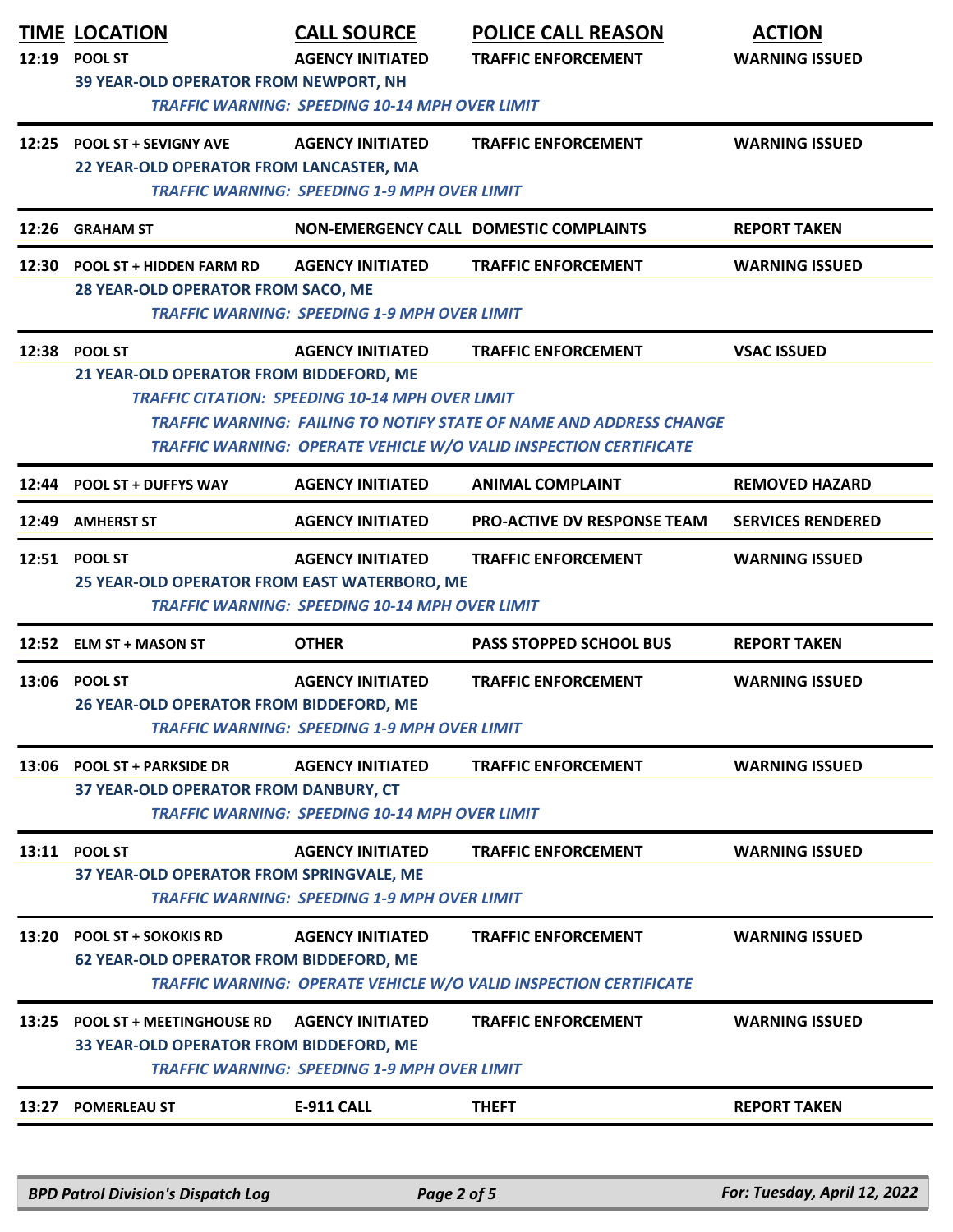|       | <b>TIME LOCATION</b>                                                                            | <b>CALL SOURCE</b>                                                               | <b>POLICE CALL REASON</b>                                                                                                                                                                    | <b>ACTION</b>                |
|-------|-------------------------------------------------------------------------------------------------|----------------------------------------------------------------------------------|----------------------------------------------------------------------------------------------------------------------------------------------------------------------------------------------|------------------------------|
|       | 13:33 POOL ST + BLANDINGS WAY<br><b>68 YEAR-OLD OPERATOR FROM BIDDEFORD, ME</b>                 | <b>AGENCY INITIATED</b>                                                          | <b>TRAFFIC ENFORCEMENT</b>                                                                                                                                                                   | <b>WARNING ISSUED</b>        |
|       |                                                                                                 | <b>TRAFFIC WARNING: SPEEDING 1-9 MPH OVER LIMIT</b>                              |                                                                                                                                                                                              |                              |
| 13:39 | <b>POOL ST + HIDDEN FARM RD</b><br><b>19 YEAR-OLD OPERATOR FROM SCARBOROUGH, ME</b>             | <b>AGENCY INITIATED</b>                                                          | <b>TRAFFIC ENFORCEMENT</b>                                                                                                                                                                   | <b>VSAC ISSUED</b>           |
|       |                                                                                                 |                                                                                  | TRAFFIC CITATION: FAILING TO PRODUCE EVIDENCE OF VEHICLE INSURANCE                                                                                                                           |                              |
|       |                                                                                                 |                                                                                  | TRAFFIC WARNING: OPERATE VEHICLE W/O VALID INSPECTION CERTIFICATE                                                                                                                            |                              |
|       |                                                                                                 | <b>TRAFFIC WARNING: SPEEDING 10-14 MPH OVER LIMIT</b>                            |                                                                                                                                                                                              |                              |
| 13:41 | <b>POOL ST + CLIFFORD ST</b>                                                                    | E-911 CALL                                                                       | <b>BOLO</b>                                                                                                                                                                                  | <b>NEGATIVE CONTACT</b>      |
|       | 13:46 GRAHAM ST                                                                                 | E-911 CALL                                                                       | <b>DOMESTIC COMPLAINTS</b>                                                                                                                                                                   | <b>REPORT TAKEN</b>          |
|       | 13:52 POOL ST<br>26 YEAR-OLD OPERATOR FROM BIDDEFORD, ME                                        | <b>AGENCY INITIATED</b>                                                          | <b>TRAFFIC ENFORCEMENT</b>                                                                                                                                                                   | <b>VSAC ISSUED</b>           |
|       |                                                                                                 |                                                                                  | TRAFFIC CITATION: OPERATE VEHICLE W/O VALID INSPECTION CERTIFICATE                                                                                                                           |                              |
|       |                                                                                                 | <b>TRAFFIC WARNING: FAILING TO CARRY VEHICLE REGISTRATION</b>                    |                                                                                                                                                                                              |                              |
|       |                                                                                                 | <b>TRAFFIC WARNING: SPEEDING 1-9 MPH OVER LIMIT</b>                              |                                                                                                                                                                                              |                              |
|       | 14:05 POOL ST                                                                                   | <b>AGENCY INITIATED</b>                                                          | <b>TRAFFIC ENFORCEMENT</b>                                                                                                                                                                   | <b>WARNING ISSUED</b>        |
|       | 22 YEAR-OLD OPERATOR FROM SACO, ME                                                              | <b>TRAFFIC WARNING: SPEEDING 10-14 MPH OVER LIMIT</b>                            |                                                                                                                                                                                              |                              |
| 14:06 | <b>MAIN ST</b>                                                                                  | <b>AGENCY INITIATED</b>                                                          | <b>COMMUNITY ENGAGEMENT</b>                                                                                                                                                                  | <b>NO VIOLATION</b>          |
|       | 14:11 POOL ST + SEVIGNY AVE<br>24 YEAR-OLD OPERATOR FROM BIDDEFORD, ME                          | <b>AGENCY INITIATED</b><br><b>TRAFFIC WARNING: SPEEDING 1-9 MPH OVER LIMIT</b>   | <b>TRAFFIC ENFORCEMENT</b>                                                                                                                                                                   | <b>WARNING ISSUED</b>        |
|       | 14:21 POOL ST<br><b>CHARGE: OPERATE VEHICLE WITHOUT LICENSE</b>                                 | <b>AGENCY INITIATED</b><br><b>TRAFFIC WARNING: SPEEDING 1-9 MPH OVER LIMIT</b>   | <b>TRAFFIC ENFORCEMENT</b><br>DEFENDANT: ASHLEY LEWIS WHITSON-LEATH  AGE: 40  RESIDENT OF: BIDDEFORD, ME<br><b>TRAFFIC CITATION: USE OF HANDHELD DEVICE WHILE OPERATING MV (1ST OFFENSE)</b> | <b>SUMMONS ISSUED</b>        |
| 14:45 | <b>WILLOW RDG</b>                                                                               |                                                                                  | NON-EMERGENCY CALL DOMESTIC COMPLAINTS                                                                                                                                                       | <b>REPORT TAKEN</b>          |
| 14:57 | <b>ALFRED ST</b>                                                                                | <b>E-911 CALL</b>                                                                | <b>DISTURBANCE / NOISE</b>                                                                                                                                                                   | <b>SERVICES RENDERED</b>     |
| 14:59 | <b>POMERLEAU ST</b>                                                                             | <b>E-911 CALL</b>                                                                | 911 MISUSE                                                                                                                                                                                   | <b>NEGATIVE CONTACT</b>      |
| 15:21 | ALFRED ST + MEDICAL CENTER D AGENCY INITIATED<br><b>60 YEAR-OLD OPERATOR FROM BIDDEFORD, ME</b> | <b>TRAFFIC WARNING: FAILURE TO REGISTER VEHICLE</b>                              | <b>TRAFFIC ENFORCEMENT</b>                                                                                                                                                                   | <b>WARNING ISSUED</b>        |
| 15:26 | <b>GREEN ST</b>                                                                                 | E-911 CALL                                                                       | <b>DISTURBANCE / NOISE</b>                                                                                                                                                                   | <b>UNFOUNDED</b>             |
| 15:34 | <b>ALFRED ST</b>                                                                                | <b>E-911 CALL</b>                                                                | 911 MISUSE                                                                                                                                                                                   | <b>SERVICES RENDERED</b>     |
|       |                                                                                                 |                                                                                  |                                                                                                                                                                                              |                              |
| 15:37 | <b>POOL ST</b><br>86 YEAR-OLD OPERATOR FROM CONCORD, NH                                         | <b>AGENCY INITIATED</b><br><b>TRAFFIC WARNING: SPEEDING 10-14 MPH OVER LIMIT</b> | <b>TRAFFIC ENFORCEMENT</b>                                                                                                                                                                   | <b>WARNING ISSUED</b>        |
|       | <b>BPD Patrol Division's Dispatch Log</b>                                                       | Page 3 of 5                                                                      |                                                                                                                                                                                              | For: Tuesday, April 12, 2022 |
|       |                                                                                                 |                                                                                  |                                                                                                                                                                                              |                              |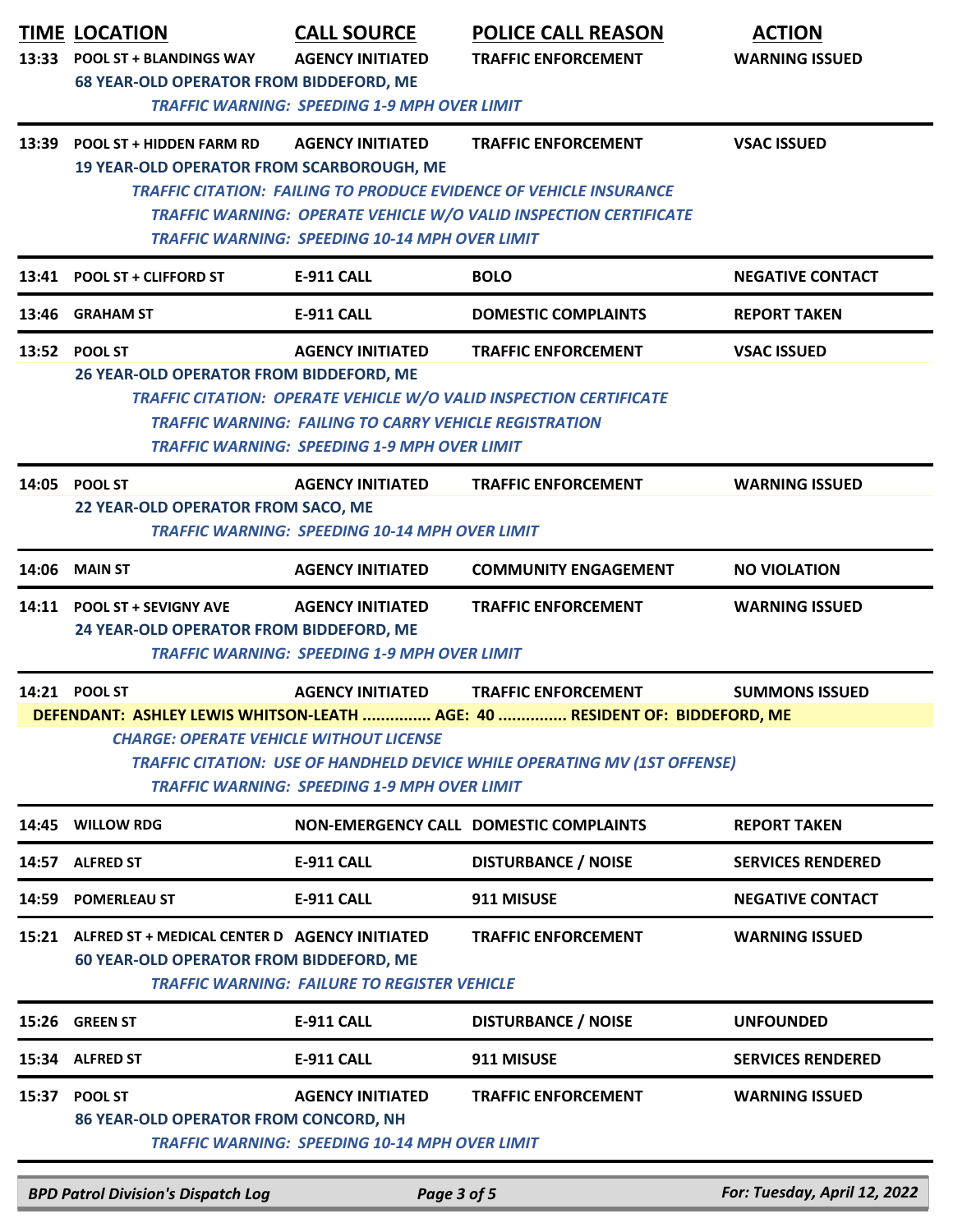|       | <b>TIME LOCATION</b><br>15:51 SUMMER ST                       | <b>CALL SOURCE</b>                                                              | <b>POLICE CALL REASON</b><br>NON-EMERGENCY CALL DOMESTIC COMPLAINTS                             | <b>ACTION</b><br><b>REPORT TAKEN</b> |
|-------|---------------------------------------------------------------|---------------------------------------------------------------------------------|-------------------------------------------------------------------------------------------------|--------------------------------------|
| 15:53 | <b>PRECOURT ST + MOUNTAIN RD</b>                              | <b>AGENCY INITIATED</b>                                                         | <b>TRAFFIC ENFORCEMENT</b>                                                                      | <b>NO ACTION REQUIRED</b>            |
|       | 16:02 SOUTH ST                                                |                                                                                 | <b>NON-EMERGENCY CALL DOMESTIC COMPLAINTS</b>                                                   | <b>REPORT TAKEN</b>                  |
| 16:28 | <b>PARKVIEW CT</b>                                            | NON-EMERGENCY CALL ASSIST OTHER AGENCY                                          |                                                                                                 | <b>SERVICES RENDERED</b>             |
| 16:29 | <b>PROSPECT ST + HILLSIDE AVE</b>                             | NON-EMERGENCY CALL PARKING COMPLAINT                                            |                                                                                                 | <b>PARKING TICKET ISSUED</b>         |
| 16:46 | <b>POMERLEAU ST</b>                                           | <b>AGENCY INITIATED</b>                                                         | <b>OUT FOR FOLLOW UP</b>                                                                        | <b>SERVICES RENDERED</b>             |
| 16:52 | <b>WASHINGTON ST</b>                                          |                                                                                 | NON-EMERGENCY CALL MENTAL ILLNESS CASES                                                         | <b>SERVICES RENDERED</b>             |
| 16:56 | <b>BRADBURY ST + MASON ST</b>                                 | <b>NON-EMERGENCY CALL BOLO</b>                                                  |                                                                                                 | <b>SERVICES RENDERED</b>             |
| 17:10 | <b>WENTWORTH ST</b>                                           |                                                                                 | NON-EMERGENCY CALL MENTAL ILLNESS CASES                                                         | <b>SERVICES RENDERED</b>             |
| 17:11 | <b>MARINER WAY</b>                                            |                                                                                 | NON-EMERGENCY CALL VEHICLE CRASH - POLICE ONLY                                                  | <b>STATE FORM TAKEN</b>              |
|       | 17:27 SULLIVAN ST                                             | <b>E-911 CALL</b>                                                               | <b>DISORDERLY CONDUCT</b>                                                                       | <b>WARNING ISSUED</b>                |
|       | 17:55 WEST ST                                                 | <b>E-911 CALL</b>                                                               | <b>ANIMAL COMPLAINT</b>                                                                         | <b>SERVICES RENDERED</b>             |
| 17:55 | <b>ELM ST</b>                                                 |                                                                                 | NON-EMERGENCY CALL ATTEMPTED/THREATENED SUICIDE SERVICES RENDERED                               |                                      |
| 18:09 | <b>HIGH ST</b>                                                | <b>E-911 CALL</b>                                                               | <b>ASSIST: MEDICAL W/ ENGINE</b>                                                                | <b>SERVICES RENDERED</b>             |
| 18:40 | <b>MASON ST</b>                                               | NON-EMERGENCY CALL PARKING COMPLAINT                                            |                                                                                                 | <b>VEHICLE TOWED</b>                 |
| 18:44 | <b>ALFRED ST</b>                                              | NON-EMERGENCY CALL OUT FOR FOLLOW UP                                            |                                                                                                 | <b>SERVICES RENDERED</b>             |
| 18:45 | <b>COLUMBUS WAY</b>                                           | <b>NON-EMERGENCY CALL BOLO</b>                                                  |                                                                                                 | <b>NEGATIVE CONTACT</b>              |
| 18:46 | <b>MAIN ST</b>                                                |                                                                                 | NON-EMERGENCY CALL ATTEMPTED/THREATENED SUICIDE SERVICES RENDERED                               |                                      |
| 19:07 | <b>MAY ST</b>                                                 | <b>AGENCY INITIATED</b>                                                         | <b>PAPERWORK</b>                                                                                | <b>NEGATIVE CONTACT</b>              |
|       | 19:29 POOL ST                                                 | <b>AGENCY INITIATED</b>                                                         | <b>ARTICLES LOST/FOUND</b>                                                                      | <b>REPORT TAKEN</b>                  |
| 19:31 | <b>ELM ST + FOREST ST</b>                                     | <b>AGENCY INITIATED</b>                                                         | <b>TRAFFIC ENFORCEMENT</b>                                                                      | <b>WARNING ISSUED</b>                |
|       | 52 YEAR-OLD OPERATOR FROM HOLLIS, ME                          | <b>TRAFFIC WARNING: OPERATING WITH INADEQUATE HEADLIGHTS</b>                    |                                                                                                 |                                      |
| 19:35 | <b>ADAMS ST</b>                                               | <b>AGENCY INITIATED</b>                                                         | <b>VIOL OF BAIL CONDITIONS</b>                                                                  | <b>REPORT TAKEN</b>                  |
| 20:14 | <b>ALFRED ST + JEFFERSON ST</b>                               | <b>RADIO</b>                                                                    | <b>ASSIST: VEHICLE CRASH - FIRE / EMS STATE FORM TAKEN</b>                                      |                                      |
|       | 20:56 FOSS ST + KING ST<br>32 YEAR-OLD OPERATOR FROM SACO, ME | <b>AGENCY INITIATED</b><br><b>TRAFFIC WARNING: FAILING TO STOP AT STOP SIGN</b> | <b>TRAFFIC ENFORCEMENT</b>                                                                      | <b>WARNING ISSUED</b>                |
| 21:13 | <b>GREEN ST</b>                                               | <b>E-911 CALL</b>                                                               | <b>ELECTRICAL HAZARD</b>                                                                        | <b>SERVICES RENDERED</b>             |
| 21:36 | <b>ALFRED ST</b><br><b>41 YEAR-OLD OPERATOR FROM SACO, ME</b> | <b>AGENCY INITIATED</b>                                                         | <b>TRAFFIC ENFORCEMENT</b><br>TRAFFIC WARNING: FAILURE TO DISPLAY FRONT/REAR REGISTRATION PLATE | <b>WARNING ISSUED</b>                |